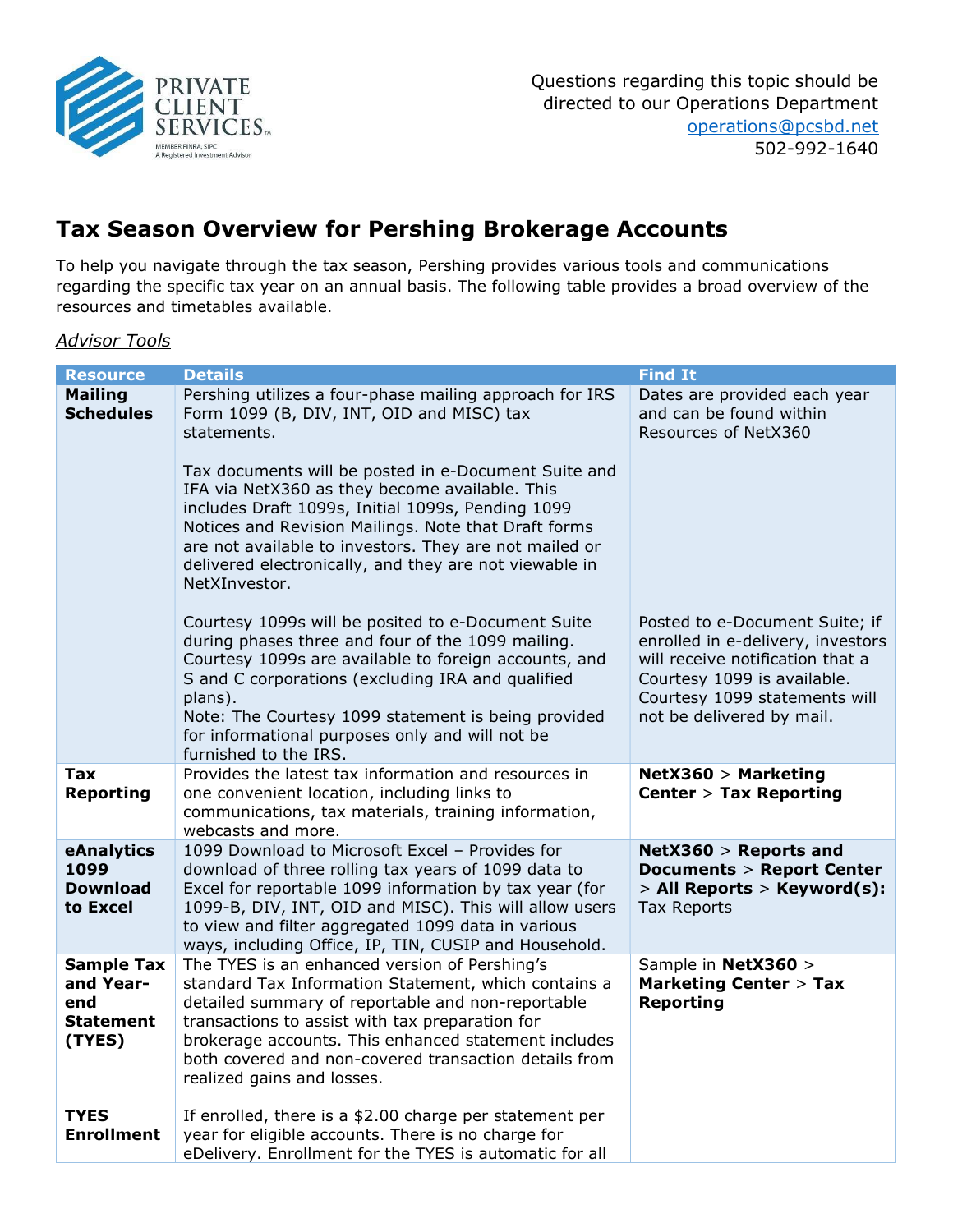| <b>Resource</b>                   | <b>Details</b>                                                                                                                                                                                                                                                                                                                                                                                                                                                                                                                                                                                                                                                                                                                          | <b>Find It</b>                                                                                                            |
|-----------------------------------|-----------------------------------------------------------------------------------------------------------------------------------------------------------------------------------------------------------------------------------------------------------------------------------------------------------------------------------------------------------------------------------------------------------------------------------------------------------------------------------------------------------------------------------------------------------------------------------------------------------------------------------------------------------------------------------------------------------------------------------------|---------------------------------------------------------------------------------------------------------------------------|
|                                   | 1099-eligible Corestone Gold ad Platinum accounts at<br>not charge.                                                                                                                                                                                                                                                                                                                                                                                                                                                                                                                                                                                                                                                                     |                                                                                                                           |
| <b>Revision</b><br><b>Process</b> | The first revision mailing for Form 1099 is planned for<br>mid-February. This batch of revisions will report<br>changes to any tax statements mailed as part of Phase<br>One.<br>Revisions will then occur by the end of February and<br>mid-March to report corrections to tax statements<br>mailed in any of the previous mailings. After mid-<br>March, revisions will be sent weekly.<br>NOTE: If an income correction is made to a client<br>account after issuing his or her tax statement and the<br>correction is an increase or decrease of less than \$100<br>of income, Pershing may not send a revised tax<br>statement. If the client would like to receive revisions<br>that are less than \$100, contact PCS Operations. | Drafts of revised tax<br>statements can be viewed<br>within e-Document Suite by<br>the Tuesday prior to their<br>mailing. |
| <b>Tax Guide</b>                  | The Tax Guide has important information for you and<br>your clients. It explains how to read various tax<br>statements and provides pertinent tax reporting<br>instructions and requirements to help clients prepare<br>their tax returns.                                                                                                                                                                                                                                                                                                                                                                                                                                                                                              | The Tax Guide is available<br>on bny.mn/taxresources                                                                      |

## Investor Information

| <b>Resource</b>            | <b>Details</b>                                                                                                                                                                                                                                                                                                                                                                      | <b>Find It</b>                                                                                     |
|----------------------------|-------------------------------------------------------------------------------------------------------------------------------------------------------------------------------------------------------------------------------------------------------------------------------------------------------------------------------------------------------------------------------------|----------------------------------------------------------------------------------------------------|
| bny.mn/taxresources        | Important tax information is available for your<br>clients, including the Tax Guide, a sample Tax<br>and Year-end Statement, royalty trust<br>information and a supplemental information<br>tool.                                                                                                                                                                                   | Visit bny.mn/taxresources                                                                          |
| <b>Pending 1099 Notice</b> | This notice is used when Pershing has not<br>received all information from issuers or they<br>have not completed processing/review of all<br>information to complete 2021 1099 reporting<br>for a client's account prior to the cutoff for the<br>mid-February mailing. Once the remaining<br>information has been received and processed,<br>Pershing will mail the client's form. | Pending 1099 Notices can be<br>viewed on eligible client<br>statements within e-<br>Document Suite |
| <b>Statement Messages</b>  | A statement message will be included in<br>investors' November and December<br>statements (for accounts eligible to receive a<br>consolidated 1099) informing them of the<br>1099 tax statement mail dates. A separate<br>message will be included in January (for<br>eligible accounts).                                                                                           | Statement messages can be<br>viewed on eligible client<br>statements within e-<br>Document Suite   |

## Phased Mailing Schedule

The table below provide anticipated mailing timeframes for Form 1099, which are generally driven by securities in an account. Holding only the types of securities listed below does not guarantee that your clients' tax statements will be mailed on the indicated date.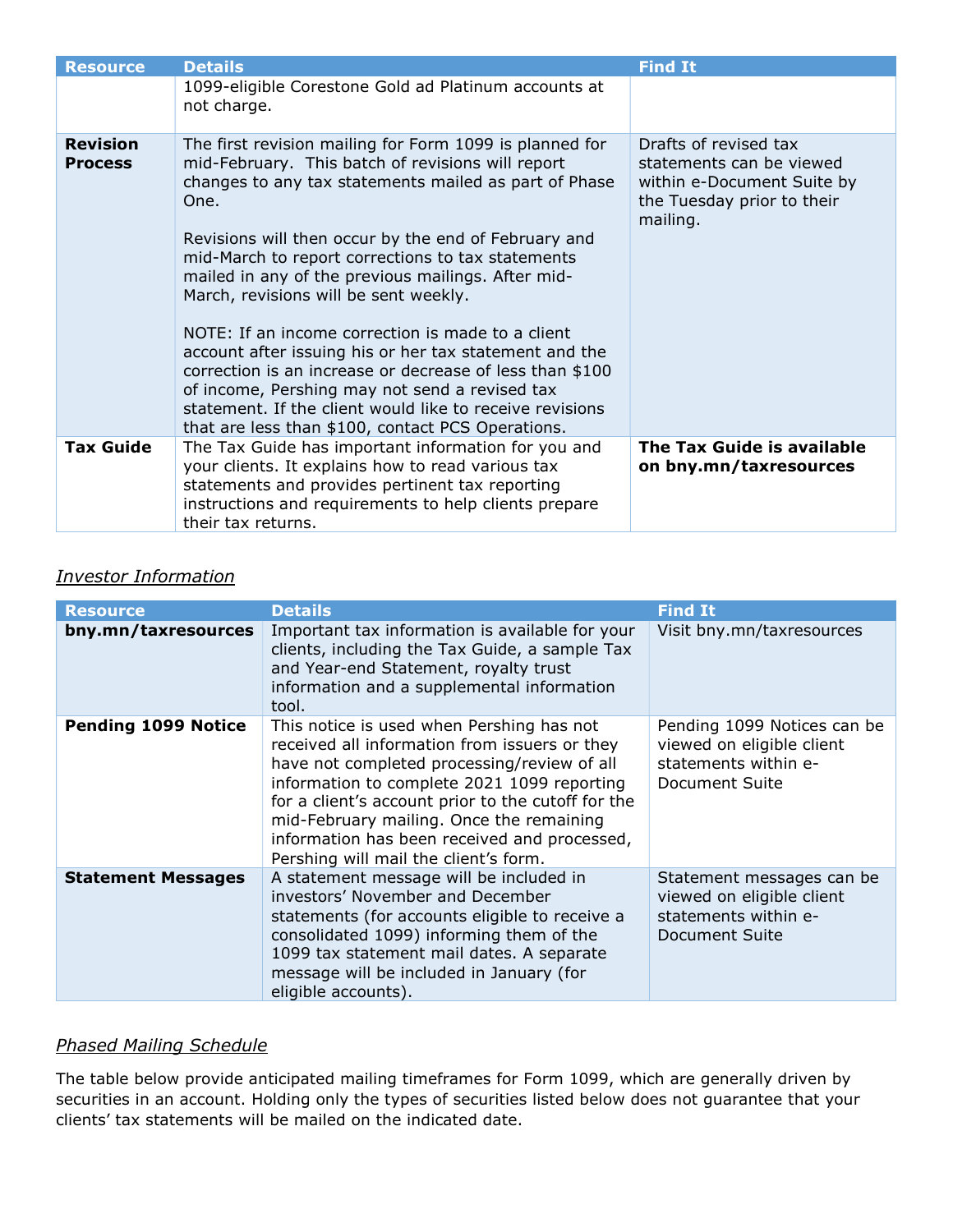| <b>Mailing</b><br><b>Phase</b> | <b>Scheduled</b><br><b>Mailing</b><br><b>End Date</b> | <b>Mailing Event</b>                                                                                                                                                                                                                                                                                                                                                                                                                                                                                                                                                                                                                                                                                                                     |
|--------------------------------|-------------------------------------------------------|------------------------------------------------------------------------------------------------------------------------------------------------------------------------------------------------------------------------------------------------------------------------------------------------------------------------------------------------------------------------------------------------------------------------------------------------------------------------------------------------------------------------------------------------------------------------------------------------------------------------------------------------------------------------------------------------------------------------------------------|
| 1                              | January 31                                            | Form 1099 will be mailed for accounts with holdings and income<br>that typically do not require reclassification or additional<br>information from issuers.<br>Generally, this includes accounts holding stocks, bonds, and<br>options.                                                                                                                                                                                                                                                                                                                                                                                                                                                                                                  |
| $\overline{\mathbf{2}}$        | February 15                                           | Form 1099 will be mailed for accounts holding mutual funds, certain<br>$\bullet$<br>unit investment trusts (UITs), real estate investment trusts (REITs)<br>and certain equities, because the issuer provided their final tax<br>information after the January 31 mailing is prepared.<br>Pending 1099 Notices will be mailed for accounts where Pershing is<br>awaiting data from issuers or in cases where Pershing has not<br>completed processing and review of all information. The notice will<br>list investments that are awaiting information from issuers or<br>trustees or final review and will indicate the possible mail date of an<br>investor's 1099.<br>Revision mailing for Form 1099s sent in Phase One, as required. |
| 3                              | February 28                                           | Form 1099 mailing will occur for accounts for which Pershing can<br>$\bullet$<br>now include information that was previously pending income<br>reclassifications from issuers of mutual funds, REITs and certain<br>equities, because the issuer or trustee has provided Pershing with<br>final tax information.<br>Generally, this includes remaining mutual funds, REITs and certain<br>equities.<br>Revision mailing for Form 1099s sent in Phases One and Two, as<br>required.                                                                                                                                                                                                                                                       |
| 4                              | March 15                                              | Form 1099 mailing will occur for all remaining accounts, regardless<br>$\bullet$<br>of whether pending income reclassifications for the account's<br>income have been received from issuers.<br>Generally, this includes accounts holding complex securities, such<br>as real estate mortgage investment conduits (REMICs), widely held<br>fixed investment trusts (WHFITs) and some UITs.<br>Revision mailing for Form 1099s sent in all previous phases, as<br>required.                                                                                                                                                                                                                                                               |

### Statement Messages

The following statement messages will be included as follows:

A statement message will be included in investors' November and December statements informing them of the 1099 tax statement mail dates.

Please note the following information for Pershing's 2021 IRS Form 1099 (B, DIV, INT, MISC and OID): Your Form 1099 will be delivered as early as possible, beginning January 31, 2022. By February 15, you will be mailed either your Form 1099 or a special Pending 1099 Notice. The Pending 1099 Notice will be sent if we have not received and processed final information from issuers and trustees of securities that you hold by the as of date of the February 15 1099 mailing. You will also be sent the notice if your information is still being reviewed and finalized. The notice will inform you of the securities that are pending final reporting and provides the anticipated mail date of your 1099. Your 1099 will be mailed no later than March 15, 2022.

The following message will be included in the January statement.

Important Reminder for Pershing's 2021 IRS Form 1099 (B, DIV, INT, OID and MISC): As a reminder, by February 15, 2022, you will be mailed either your 1099 form or a Pending 1099 Notice. The Pending 1099 Notice will be sent if issuers of securities you hold have not yet provided their final tax information. It will inform you of the securities that are pending final reporting, and will provide the anticipated mail date of your 1099 form. Your 1099 will be mailed no later than March 15, 2022.